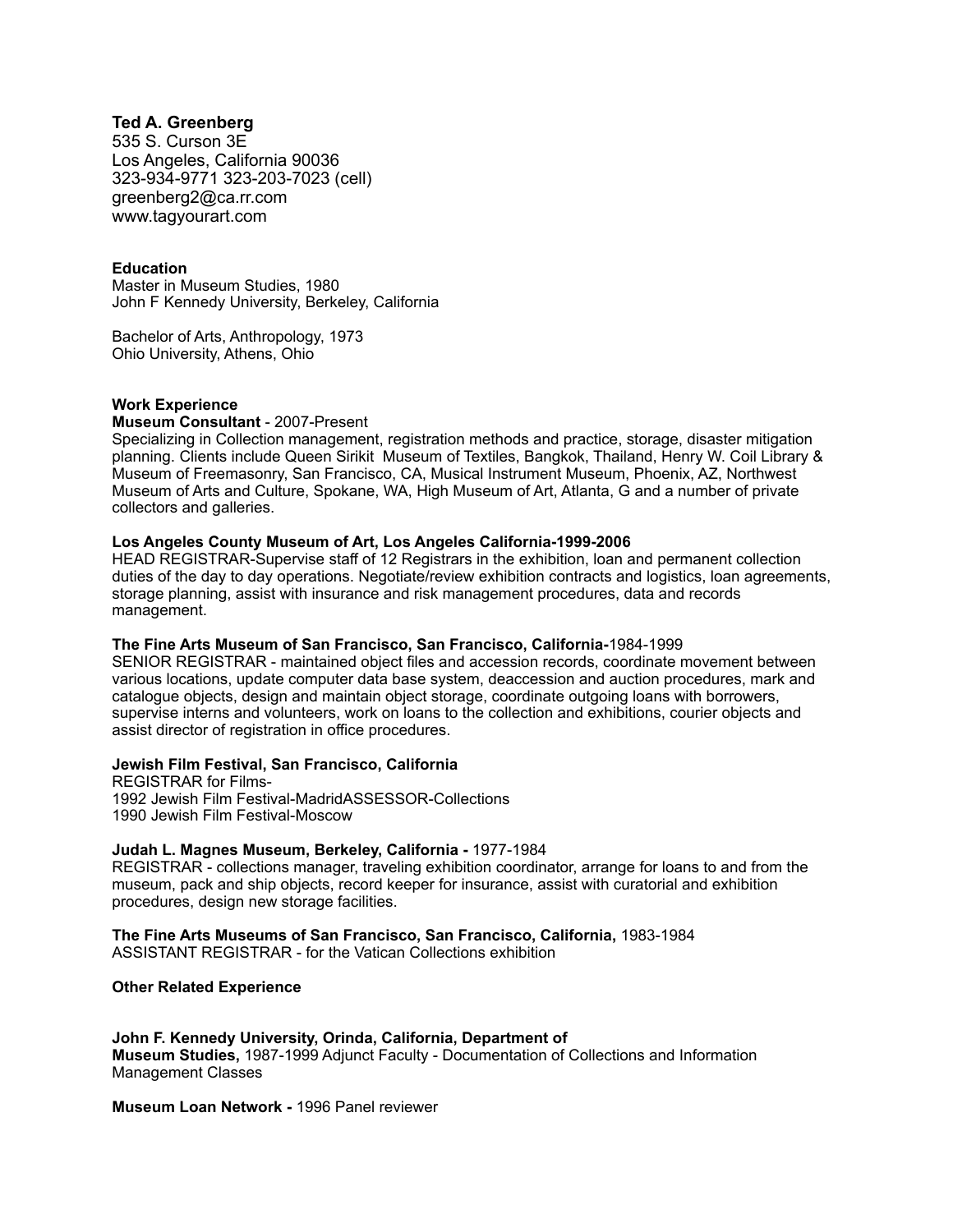**Museum Assessment Program II -** 1987-1990 ON-SITE ASSESSOR-Collections management aspect

**Jewish Community Museum, San Francisco -** 1987 GUEST REGISTRAR-The Illustrative World of Ori **Sherman** 

### **Honors**

2001 Director's Chair Award from the Western Museum Association

TED GREENBERG AWARD for Outstanding Collections Management Student established at John F. Kennedy University, Orinda, California-1999

ALUMNI OF THE YEAR-1991-John F. Kennedy University, Orinda, California

### **Professional Organizations**

Western Museums Association

Member

 Board of Directors-Western Museums Association 2006-Present Program Co-chair for Annual meeting 2001

Registrars Committee of the Western Museums Association

Member

 Chair-Registrar Committee of the Western Region Museums Association 2005-2007 Vice Chair-Registrar Committee of the Western Museums Association-2003-2005

American Alliance of Museums

 Member Registrar's Committee-AAM Program Coordinator for AAM-1987

Registrars Committee-American Alliance of Museum Member

Association of Registrars and Collection Specialists Member

California Association of Museums Member

### **Panels/Lectures**

Association of Registrars and Collection Specialists Inaugural Conference-2013 Collection Specialists Abroad-Panelist

Western Museums Association Meeting-2013 Storage Renovations in Existing Buildings and the Impact on Collections-Organizer/Moderator

Western Museums Association Meeting-2010

 It's Alive or Has Been in the Past: Care of Live Collections and Concerns of Use of Endangered Species in Museum Objects-Organizer/Moderator

American Association of Museums Annual Meeting-2010

 Beyond Boundaries: Contemplating Using Contract Registrars within the Museum-Moderator RC-AAM Marketplace of Ideas:Sustaining the Files, But What About the Waste?-Facilitator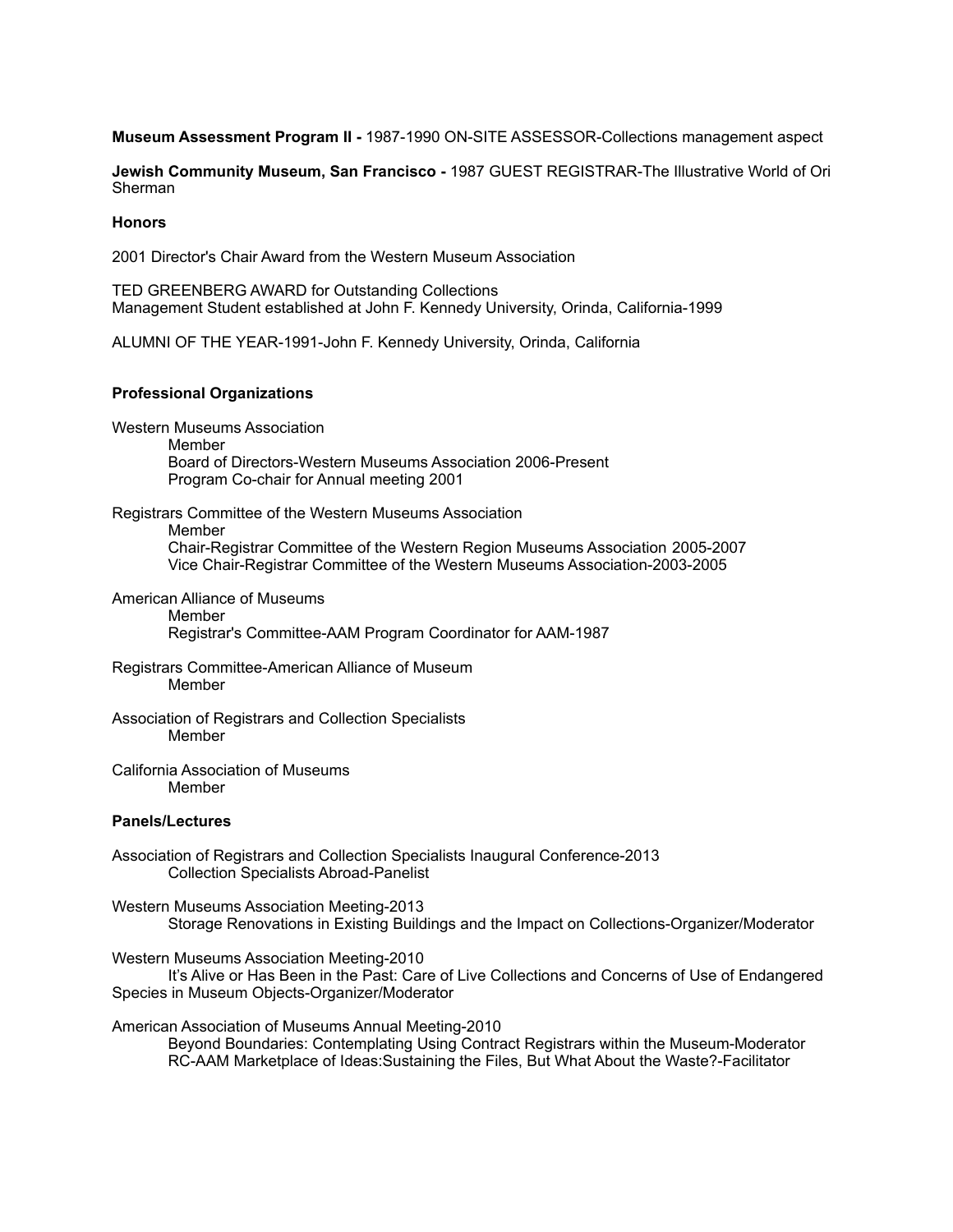Western Museums Association Meeting-2009 Survival Strategies for Consultants-Moderator

Western Museums Association Meeting**-**2008 Consultants Help Define the Future-Organizer/Moderator

Western Museums Association Meeting-2006 Moving Without Limits: The Large and Unusual-Organizer/Moderator

Western Museums Association Meeting-2005 Pre-Conference Workshop Organizer/Moderator Accountability, Auditing and Automation Finding the Qualified Appraiser-Organizer/Moderator

Western Museums Association Meeting-2004 Pre-Conference Workshop-Disaster Planning and Emergency Preparedness Organizer/ **Moderator** 

 Is It Ever Really Finished? The New Museum Building- Organizer/ModeratorMeeting-1999

International Registrars Symposium-2004 A Perspective on Training for the Present and Future of our Profession-Organizer/Moderator

American Association of Museums Annual Meeting-2004 The Visionary DataBase Manager-Presenter

Western Museums Association Meeting-2002 Moving Up and Beyond: Rejuvenation and the Job Organizer/Moderator

Western Museums Association Meeting-2001 Insurance panel-Moderator

American Association of Museums Annual Meeting-2001 The Collections are so Diverse so Why aren't We-Moderator

Western Museums Association Meeting-1999 Deaccession Workshop- Panelist

California Association of Museums - 1998 Deaccession in Museums-Panelist

American Association of Museums Annual Meeting - 1998 Outstanding and Creative Programming: Observing Day Without Art/Culture and World AIDS Day-Panelist

American Association of Museums Annual Meeting-1996 Upgrading Computer Hardware and Software for Collection Management**-**Organizer/Moderator

Mid-Atlantic Museums Association- Registrars Pre-Conference Workshop -1994 Old Loans Never Die-They Don't Even Fade Away-Panelist

American Association of Museums Annual Meeting - 1993 The Successful Building Project-Organizer/Moderator

American Association of Museums Annual Meeting - 1992 Perspectives on Collection Values-Organizer/Moderator